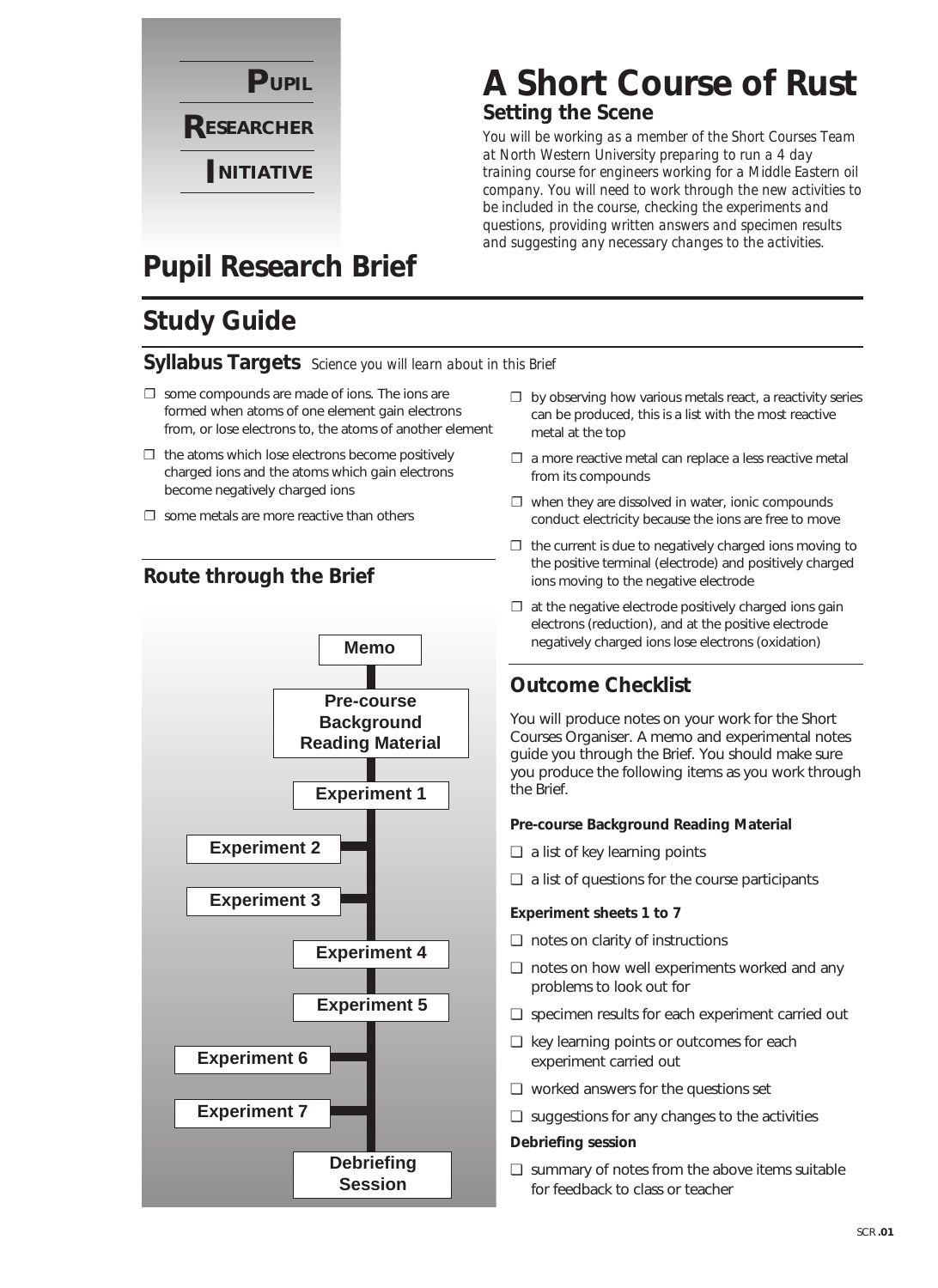### **Corrosion and Protection Centre North Western University**

**From** Short Courses Organiser

**To** Short Courses Team

**Date**

#### **4-day training course for Middle Eastern oil company engineers in Dubai on the corrosion and protection of buried pipelines**

Many thanks for agreeing to run the course in Dubai. As you know other colleagues have run similar courses before, but I felt we needed to make a few changes to our previous programme and so I have enclosed suggestions for some new activities. I hope you feel that these are appropriate, but since you have not run the activities before it will be a good idea if you work through the experiments yourselves, checking procedures, questions and providing written answers. It is our experience that course participants expect a set of written answers to take away after they have tackled the tasks themselves.

The course is based on practical work with follow-up questions for each practical activity. Since you will be running these practicals, please check them carefully so that you are confident they work well and also to familiarise yourself with the procedures, results and any of the potential problem areas. Where appropriate, it will be very useful to have a set of 'specimen results' from the experiments. Therefore, for each practical activity please check and report on the following points.

- 1. How clear are the instructions and how easy are they to follow?
- 2. Do the experiments generally work well, and are there any problems to look out for?
- 3. Obtain a set of 'specimen results' for each experiment, where appropriate.
- 4. Identify the key learning points or outcomes for each experiment.
- 5. Provide 'worked answers' for each of the questions set.
- 6. Make suggestions for changes, if any, to the activities.

In addition, please look through the Pre-Course Background Reading Material and (a) make a list of the key learning points, and (b) suggest some suitable questions for participants, based on the reading content.

I look forward to a debriefing before you go off to Dubai. Please file all your experimental results, answers to questions, suggestions for changes, and any notes relating to the requests above. We can go over these at the debriefing session.

S.L.

**Memorie**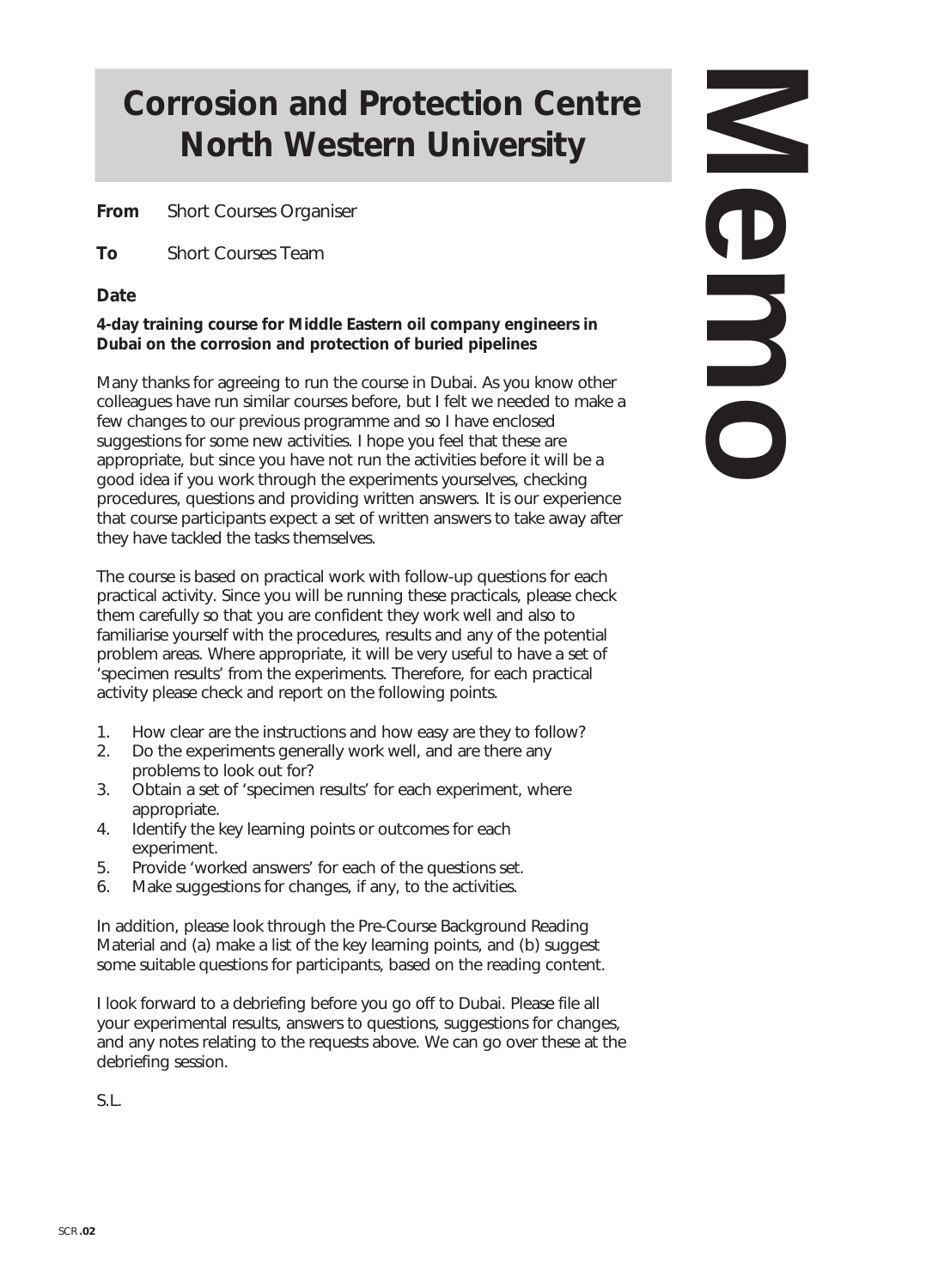## **Corrosion and Protection Centre North Western University**

### **DRAFT MATERIALS**

Four-day training course on corrosion and protection.

# **Contents**

- 1. Pre-Course Background Reading Material.
- 2. Practical Activities.

| Experiment 1. Conditions needed for steel to corrode.                    |
|--------------------------------------------------------------------------|
| Experiment 2. Corrosion of steel under a droplet of salt<br>solution.    |
| Experiment 3. Corrosion protection by painting steel.                    |
| Experiment 4. The reactivity series of metals.                           |
| Experiment 5. Comparison of zinc and magnesium as<br>sacrificial anodes. |

**Note: I have two further draft experiments, 6 and 7. These deal with: (i) corrosion prevention by cathodic protection and (ii) corrosion monitoring of buried structures. They would make good extension activities if time is available. See me for further details.**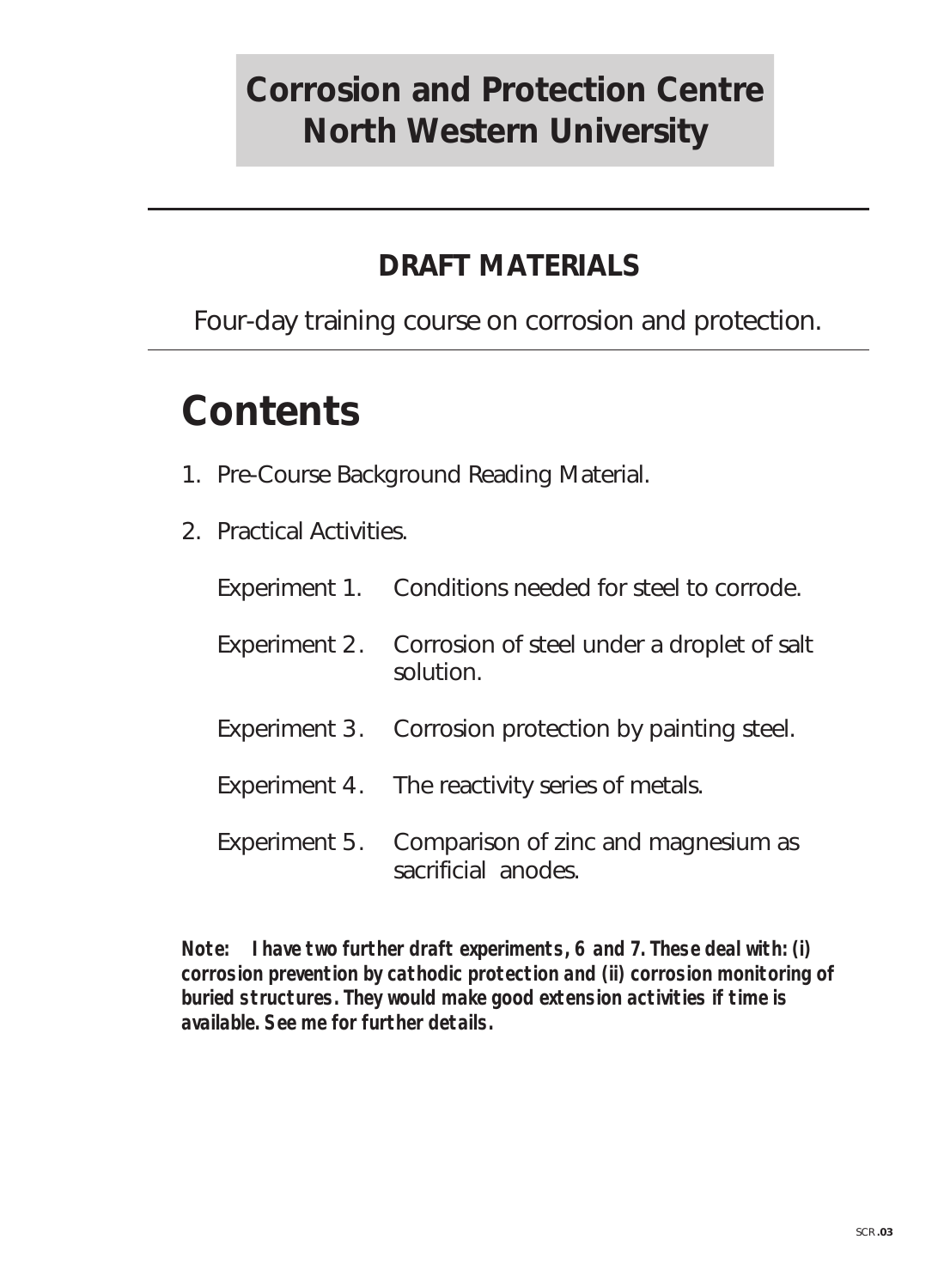## **Training programme on the corrosion and protection of buried pipelines**

#### **Pre-Course Background Reading Material for Participants**

*The following notes have been compiled from a range of publications including research papers from journals, conference presentations, reports and text-books. The purpose of these notes is to provide you with useful and interesting background material on corrosion and corrosion protection methods in order to help you prepare for the training course you will be attending.*

### **The Corrosion Process**

When a metal corrodes an electrochemical cell is set up between different regions in the metal and its environment. In order to understand the corrosion process it is helpful to understand how a simple electrochemical cell works. For example, if zinc and copper electrodes are dipped into an electrolyte (e.g. sulphuric acid) a simple cell is set up. If the metals are in direct contact or linked by a conducting wire, an electric current will flow.



dilute sulphuric acid  $(H, SO_A)$ 

Zinc is more reactive than copper and so will dissolve in the acid more easily than copper. As the zinc slowly dissolves, zinc ions  $(Zn^{2+})$  go into solution. They are positively charged and so they leave electrons (e) behind at the zinc electrode. The zinc is said to be oxidised in an anodic reaction by releasing electrons:

 $Zn(s)$   $\longrightarrow Zn^{2+} (aq) + 2e^{-}$ 

The electrons move through the connecting wire to the copper electrode. Here they are picked up by hydrogen ions  $(H^+)$  in the acid solution forming hydrogen gas which collects on the copper electrode. The  $H^+$  ions are reduced in a cathodic reaction, by accepting electrons:

$$
2H^+(aq) + 2e^- \longrightarrow H_2(g)
$$

*Figure 1. A simple electrochemical cell*

As the reaction continues the zinc electrode will dissolve (or corrode).

Rusting of iron is an **electrochemical process** which requires both air and water. Anodic (electron releasing) and cathodic (electron accepting) areas are set up in the iron (see Figure 2 on next page).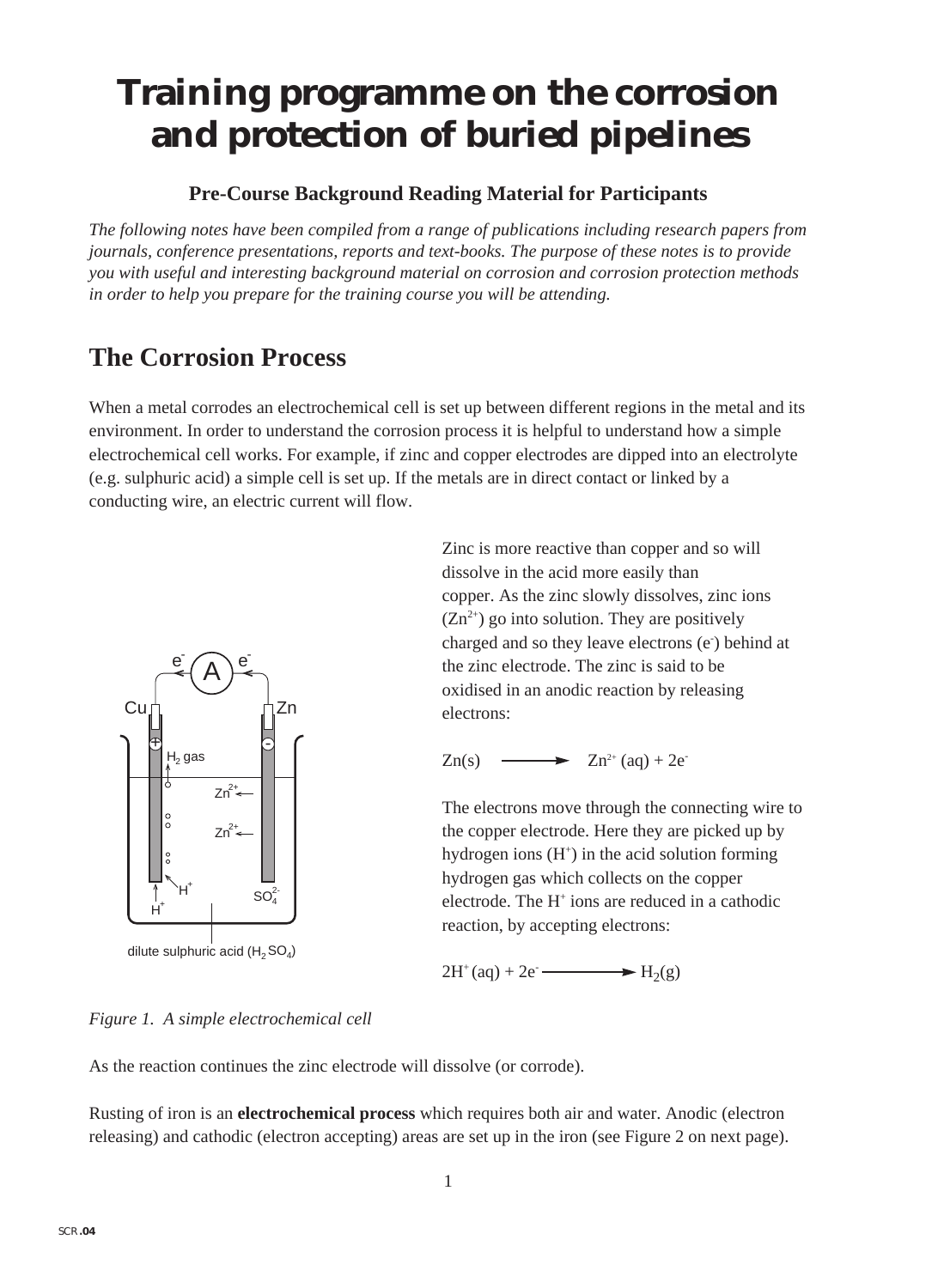

*Fig. 2. Corrosion of iron in the presence of air and water*

At the anodic areas, iron is oxidised and dissolves:

 $Fe(s)$  Fe<sup>2+</sup>(aq) + 2e<sup>-</sup>

The electrons released flow through the iron to a cathodic area where they are accepted in a reaction with oxygen dissolved in water:

 $2H_2O (l) + O_2(aq) + 4e^ \longrightarrow$  4OH (aq)

The  $Fe<sup>2+</sup>$  and OH<sup>-</sup> ions produced at the anodic and cathodic areas respectively, migrate outwards and where they meet, iron(ll) hydroxide is formed:

 $Fe^{2+}$  (aq) + 2OH· (aq)  $\longrightarrow$  Fe(OH)<sub>2</sub> (s)

The iron (ll) hydroxide later becomes further oxidised by oxygen in the air to rust, hydrated iron (III) oxide. The iron dissolves or corrodes only in the anodic areas where 'pits' are formed in the iron.

Cathodic areas tend to be set up in the iron where the oxygen supply is good or where the iron contains alloying additions or impurities, causing other parts of the iron to become anodic and therefore corrode.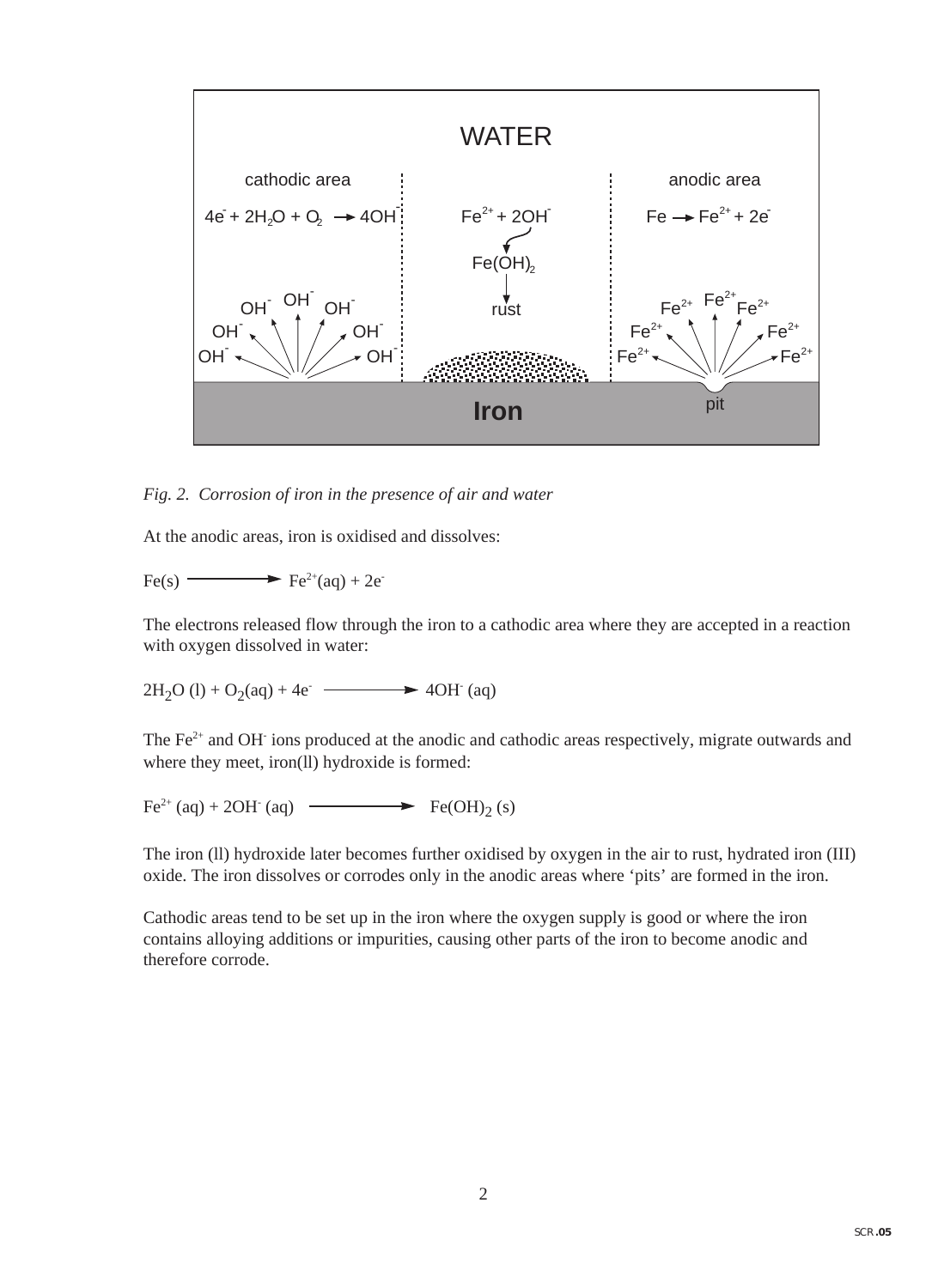### **Corrosion and Corrosion Protection**

#### **1. Counting the cost of corrosion - a summary of key findings from the Hoar Report.**

The last major survey of corrosion and its prevention in the U.K. was undertaken by the Committee on Corrosion and Protection under the chairmanship of Dr. T. P. Hoar. It was set up in March 1969 by the then Minister of Technology, Anthony Wedgwood Benn. This was a very large scale survey to investigate all key aspects of corrosion and its prevention including the costs to major industries, possible savings expected from improved technology, education needs, and research and development requirements.

The results, reported in 1971, conservatively estimated the costs of corrosion at £1365 million per year which represented at that time 3.5 per cent of the gross national product. These costs were made up of direct costs arising in the industries and to the users of the products, because of the need for protection, maintenance and replacement of the materials of construction. The Committee believed that a saving of approximately £310 million per year could be achieved with better use of improved technology.

*It is estimated that the 1997 costs would be ten times those given for 1971!*

#### **2. Extracts from P. W. Shantery's paper: 'Underground Corrosion Control Using Pipeline Coatings and Cathodic Protection'.**

*Published in the Proceedings of the Conference: 'Underground Corrosion of Pipes and Structures' Oct. 1990, Gatlinburg, TN, USA*.

To control corrosion, the most obvious method is the isolation of the pipe by use of coatings, as practised by ancient civilisations. For example, near the pyramid of King Sahu-Re in Egypt, a 47 mm diameter copper pipe, estimated at about 4500 years old, was set into a hewn rock channel and covered with lime mortar for protection. Many different protective coatings have been used over the years including coal-tar and asphalt, asbestos, jute, glass wool, and felt wrappings in conjunction with asphalt and coal tar coating materials. Nowadays, as well as modern, high performance paints, plastic materials such as polyvinyl chloride (PVC) and polyethylene with adhesive backings and primers, are applied to pipelines during construction using machines which move along, applying the coatings during burial. Coatings reduce corrosion by providing a high electrical resistance between the metal and the corrosive external environment.

Pipe coatings alone will not protect a pipe from corrosion due to the fact that:

- the coating materials absorb and transmit air and water at rates dependent on their physical properties, on the environmental conditions, and on time;
- the electrical resistance of coatings decreases with service time;
- perfect pipe coatings are never achieved in practice, and in many cases may be locally damaged during burial.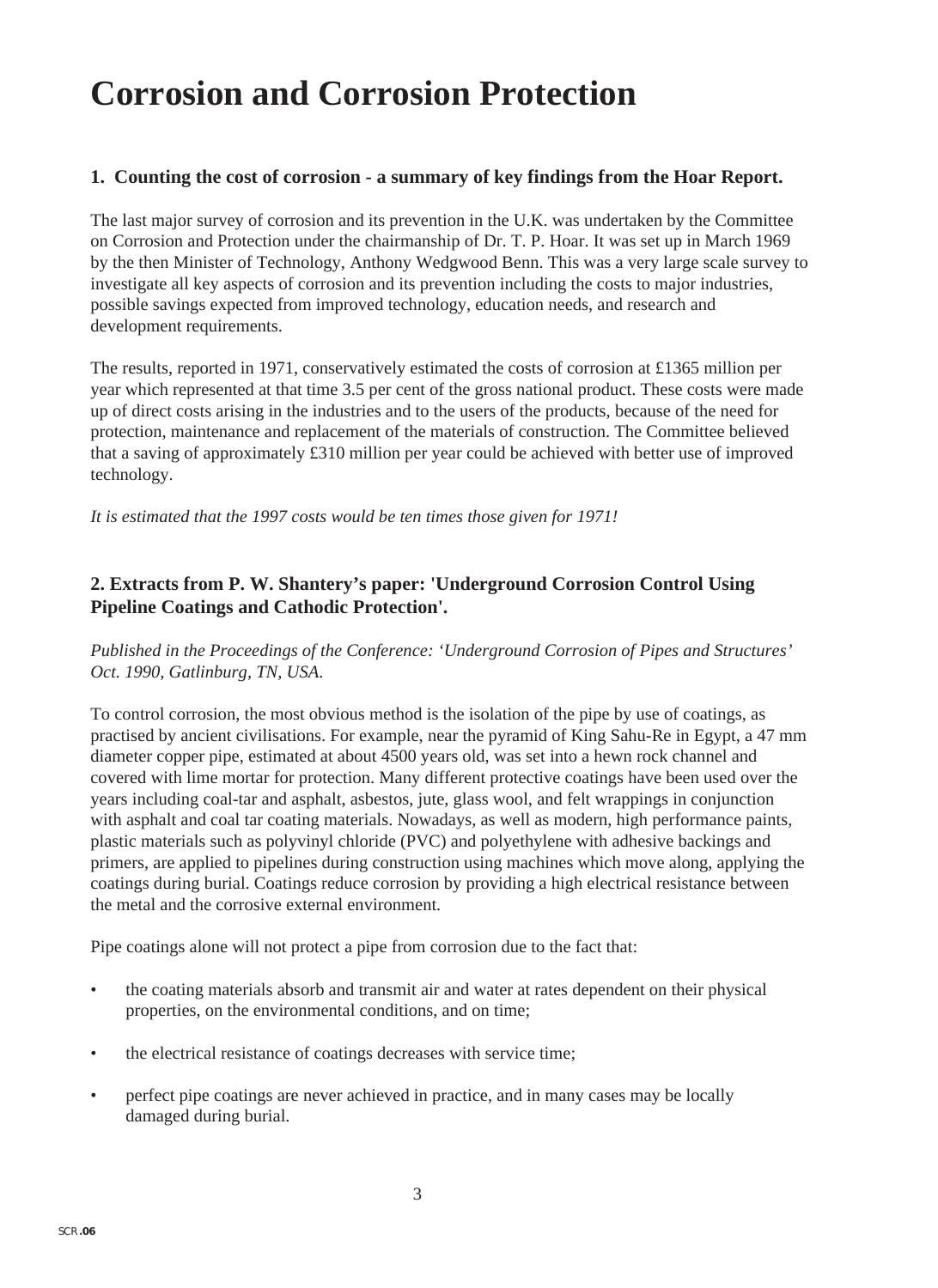To supplement the protection supplied by the coating, particularly at any holes in the coating, the application of cathodic protection is common. Steel can be protected electrically underground; either by an active anode (e.g. zinc), or by another anode and an external voltage supply (e.g. steel anode and 1.5V battery). The method is known as 'cathodic protection' (CP) because the protected structure is made the cathode during operation. CP can be applied using two approaches:'sacrificial protection', commonly using zinc, aluminium or magnesium alloy anodes, or 'impressed current protection'. In the latter, although steel could be used, it is preferable to use special alloy anodes with very very low corrosion rates (e.g. silicon iron, platinised titanium) and an external voltage supply.

These methods of corrosion protection work because the rusting of iron is an oxidation process which involves the loss of electrons from the iron:

- e.g. Fe  $\longrightarrow \text{Fe}^{2+} + 2\text{e}^{-}$ 
	- $Fe^{2+}$  Fe<sup>2+</sup> + 1e<sup>-</sup>

If we supply electrons to the iron therefore, as happens with cathodic protection, the iron will not rust (Figure 3).



*Figure 3. Iron pipeline protected by electron supply in cathodic protection*

The two metals are connected electrically and the more reactive magnesium becomes the anode and the less reactive iron pipe the cathode:

$$
Mg(s) \longrightarrow g^{2+} + 2e^{-}
$$

The magnesium corrodes in preference to the iron. This corrosion or oxidation process releases electrons which flow to the iron cathode, thus preventing it from corroding.

Back in 1824, the Man-of-War 'Sammarang' was fitted with zinc bars to protect the copper cladding of the hull from corrosion. In 1906, direct current generation was used in Germany to protect 300m of buried gas and water pipelines. Kuhn reported in 1933 that cathodic protection of buried steel pipes could be monitored using a copper/copper sulphate reference electrode (1).

Cathodic protection efficiency of coated pipelines is affected by the number of defects (areas of bare metal) on the coating, and the electrical resistance of the coating material.

#### **References**

(1) Kuhn, R.J. *Proceedings,* American Petroleum Institute, Vol.14, Section IV, 1933, p153.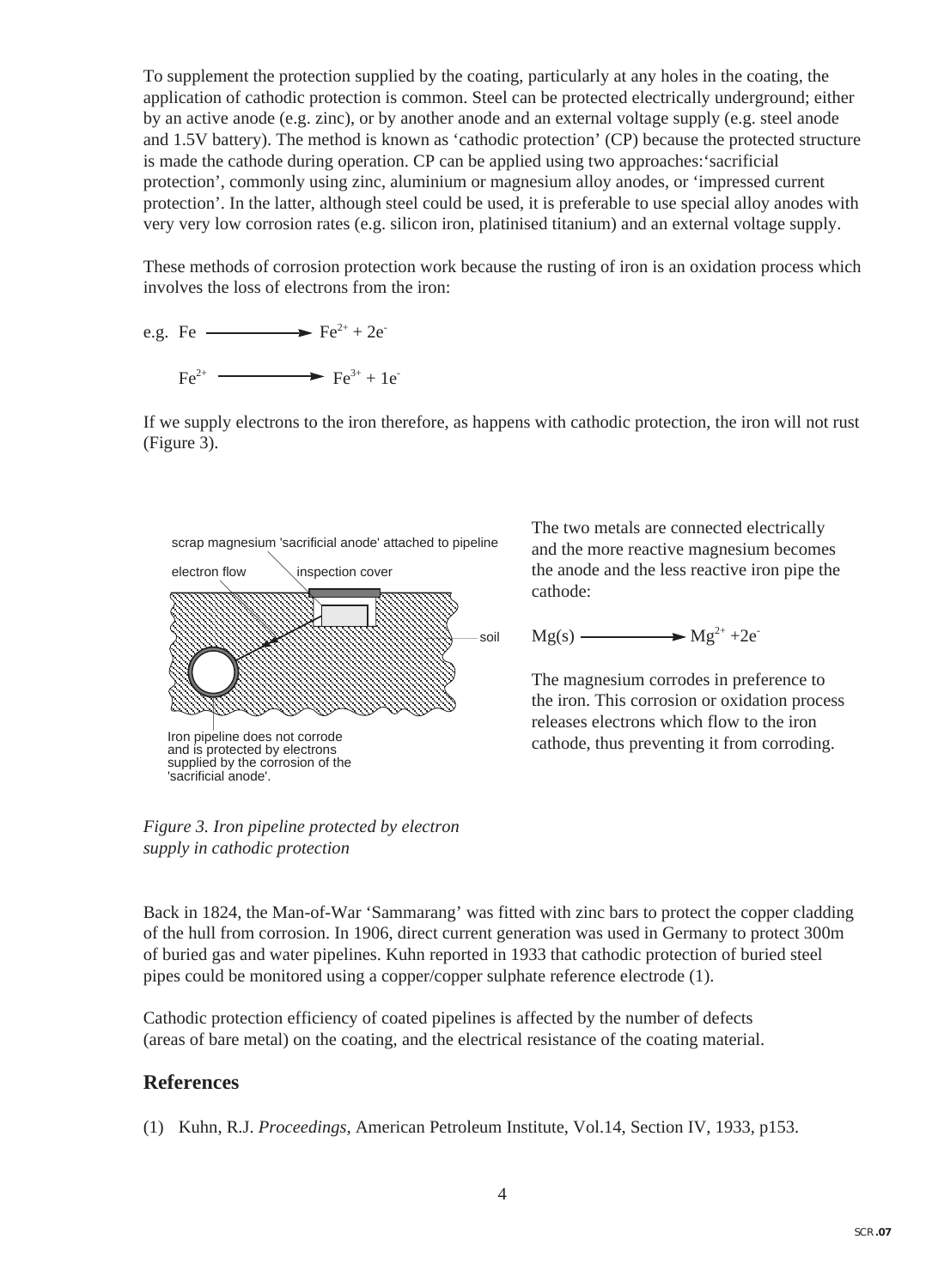#### **3. Extracts from S.D. Heaver's paper 'Bacterial Corrosion of Underground Pipelines in the Absence of Air (Anaerobic Corrosion)'**

*Published in the Proceedings of the Conference 'Underground Corrosion of Pipes and Structures', Oct. 1990, Gatlinburg, TN, USA.*

It has been known for some time that the corrosion of iron requires the presence of oxygen. It was quite startling therefore when corrosion of underground pipes was found to occur in soils with practically no oxygen present. The process was subsequently called anaerobic corrosion (meaning 'in the absence of air'). In anaerobic environments, steel can suffer from severe corrosion. The surface of the iron is generally covered with a black corrosion product, iron sulphide, which may be detected by adding a little acid and noting the smell of hydrogen sulphide (rotting eggs smell and very poisonous!).

Anaerobic corrosion occurs throughout the world. For example, in 1964 more than 50% of leakages from buried steel pipes were due to this type of corrosion.

#### **Sulphate-Reducing Bacteria**

Animals breathe oxygen from the air, breathing out carbon dioxide in the process known as respiration. In 1934, von Wolzogen Kühr proposed that anaerobic corrosion was caused by bacteria which use sulphur not oxygen during respiration (1). Thus, in order to grow they require sulphur as sulphate ions  $SO_4^2$  and the almost complete absence of oxygen. In turn, they breath out hydrogen sulphide gas (2). Unfortunately, hydrogen sulphide is very corrosive to steel, forming iron sulphide, which can give rise to extremely fast corrosion rates underground.

#### **Rates of Anaerobic Corrosion**

Normal corrosion rates of unprotected iron underground are about 0.1 to 0.5 mm per year. However, anaerobic corrosion rates can be over 10 times these values. As pipe walls typically have less than 6 mm thickness of steel, in the worst cases they can perforate and leak in less than 2 years!

#### **References**

- 1. von Wolzogen Kühr, C.A.H. and van der Vlugt, L.W., *Water*, Vol.18, 1934, p147.
- 2. Postgate, J.R., *The Sulphate Reducing Bacteria*, Cambridge University Press, New York, 1979.

#### **4. Current Research in Cathodic Protection**

Pipeline corrosion and protection is a field where there is a great diversity of current research taking place. This includes, for example: research into the barrier properties and adhesive properties of organic tar epoxy and polythene tape coatings used to protect gas and oil pipelines, the use of voltage mapping techniques over the surface of buried pipelines under cathodic protection, to determine defects in pipe coatings, comparisons of the performance of zinc and aluminium sacrificial anodes used in buried land and offshore pipelines and structures, and the causes and effects of stray current corrosion arising from the stray currents produced, for example, by the Manchester Metrolink which interfere with the cathodic protection systems of nearby buried gas and water pipelines.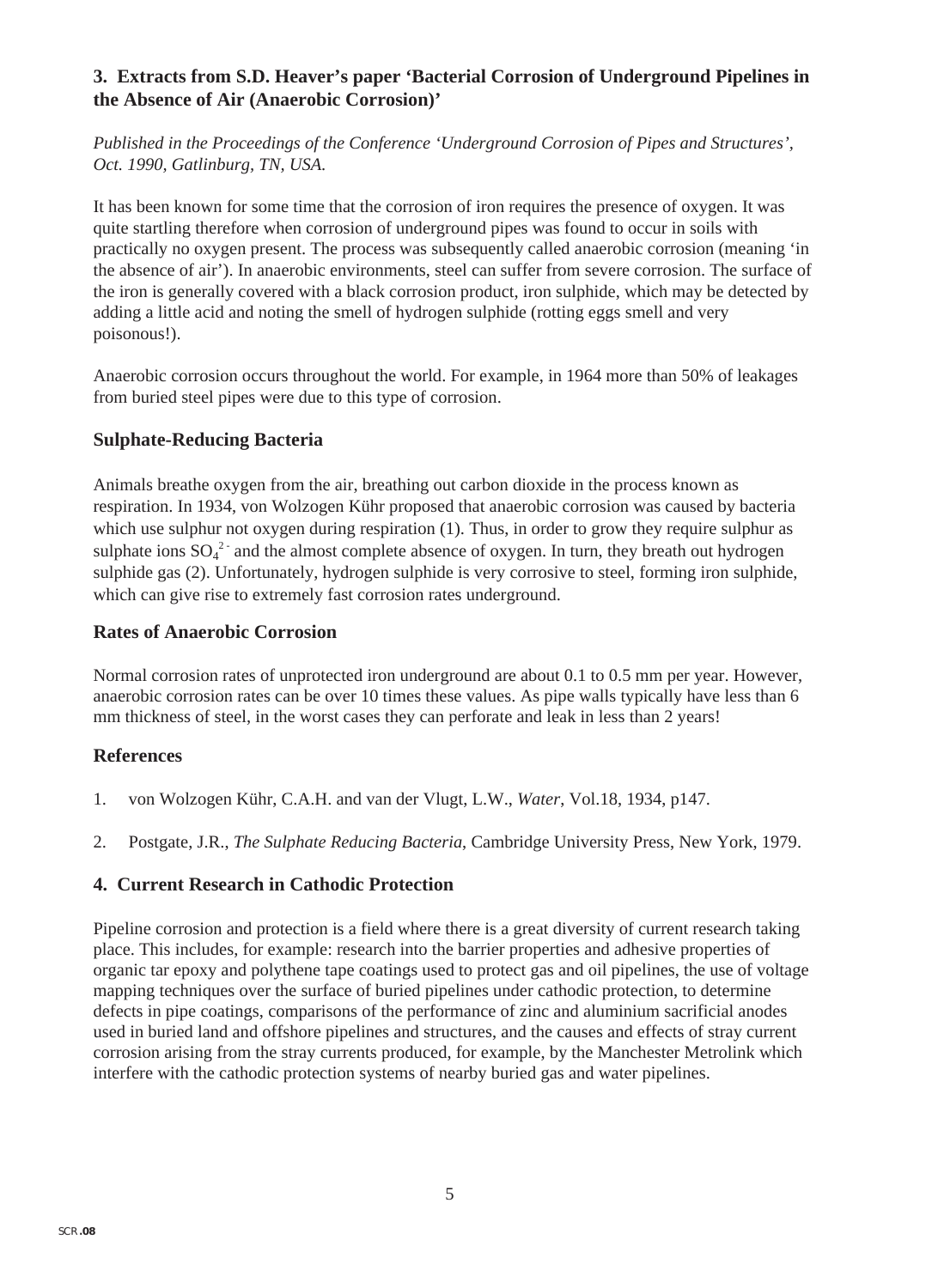|         |                                                                       | <b>Practical Activities</b>                                                                                                                                                                                                                                                                                                                                                                                                                                      |  |  |  |
|---------|-----------------------------------------------------------------------|------------------------------------------------------------------------------------------------------------------------------------------------------------------------------------------------------------------------------------------------------------------------------------------------------------------------------------------------------------------------------------------------------------------------------------------------------------------|--|--|--|
|         |                                                                       | <b>Fundamentals of Corrosion</b>                                                                                                                                                                                                                                                                                                                                                                                                                                 |  |  |  |
|         |                                                                       | <b>Experiment 1: Conditions needed for steel to corrode</b>                                                                                                                                                                                                                                                                                                                                                                                                      |  |  |  |
|         | <b>Introduction</b>                                                   |                                                                                                                                                                                                                                                                                                                                                                                                                                                                  |  |  |  |
|         | FeO(OH).                                                              | When steel corrodes, rust is produced which is an hydrated form of iron oxide -                                                                                                                                                                                                                                                                                                                                                                                  |  |  |  |
|         |                                                                       | Using the apparatus list below, design an investigation which would demonstrate<br>that both oxygen (from the air) and water are necessary for steel to rust.                                                                                                                                                                                                                                                                                                    |  |  |  |
|         | Apparatus:                                                            | 4 mild steel nails<br>4 test-tubes, 2 with stoppers<br>anhydrous calcium chloride - Hazard: wear eye protection and<br>avoid skin contact<br>freshly boiled water<br>unboiled water<br>oil<br>medium abrasive paper<br>labels                                                                                                                                                                                                                                    |  |  |  |
| Report: | Investigation                                                         | Your report should address the points and questions outlined<br>below.                                                                                                                                                                                                                                                                                                                                                                                           |  |  |  |
| (1)     |                                                                       | Provide a summary outlining clearly the investigation procedure.                                                                                                                                                                                                                                                                                                                                                                                                 |  |  |  |
| (2)     | Give a labelled diagram of the apparatus and experimental conditions. |                                                                                                                                                                                                                                                                                                                                                                                                                                                                  |  |  |  |
| (3)     |                                                                       | Give brief answers to the following:                                                                                                                                                                                                                                                                                                                                                                                                                             |  |  |  |
|         | (i)<br>(ii)                                                           | which nail or nails would you expect to show signs of rusting and give<br>explanations?<br>what do your predicted results tell you about the necessary conditions for<br>rusting to take place?<br>(iii) why was one sample of water boiled and the other not?<br>(iv) why was oil used?<br>(v) what are the reasons for using:<br>(a) anhydrous calcium chloride and (b) abrasive paper?<br>(vi) can you suggest a simple way of preventing steel from rusting? |  |  |  |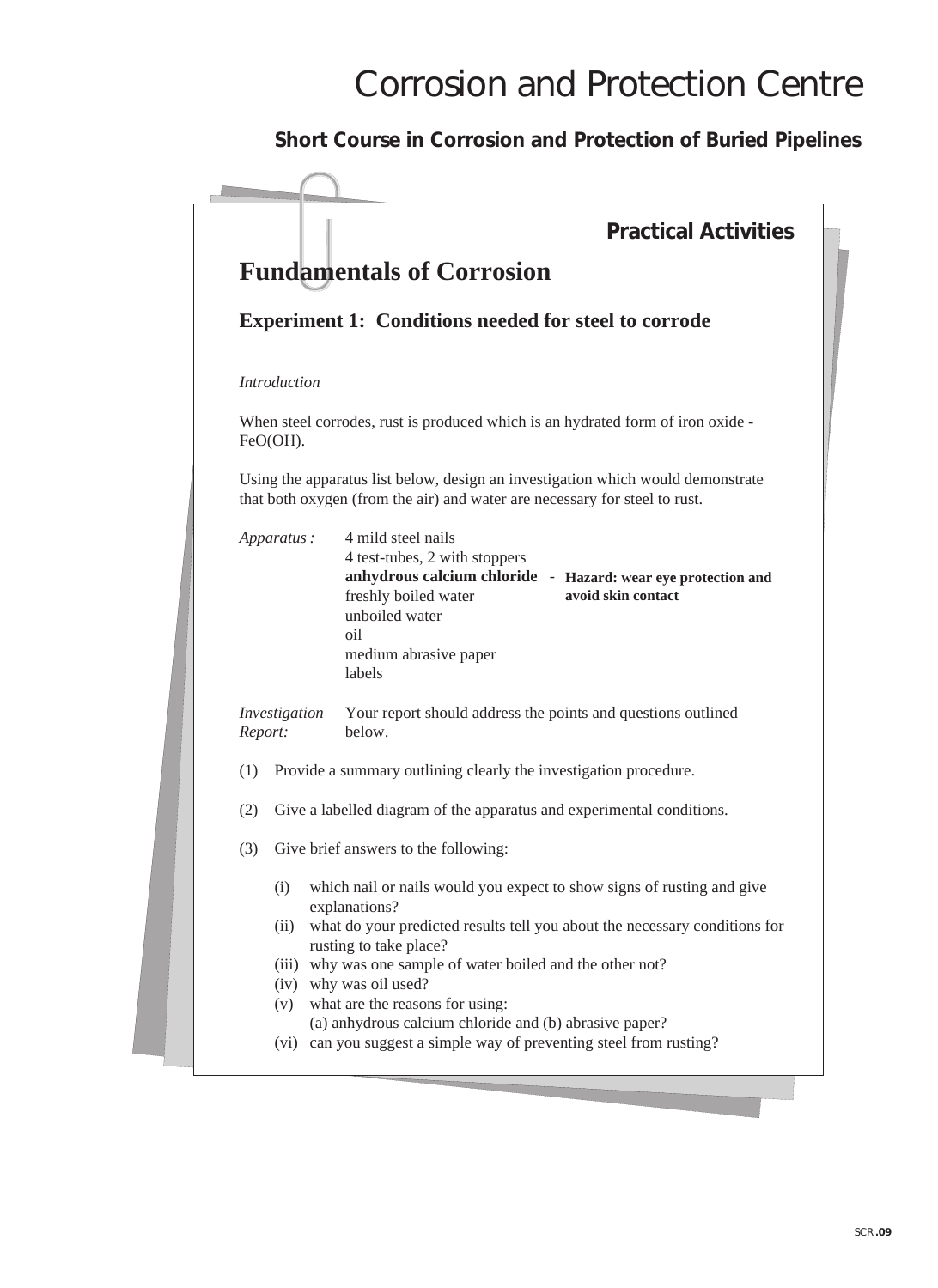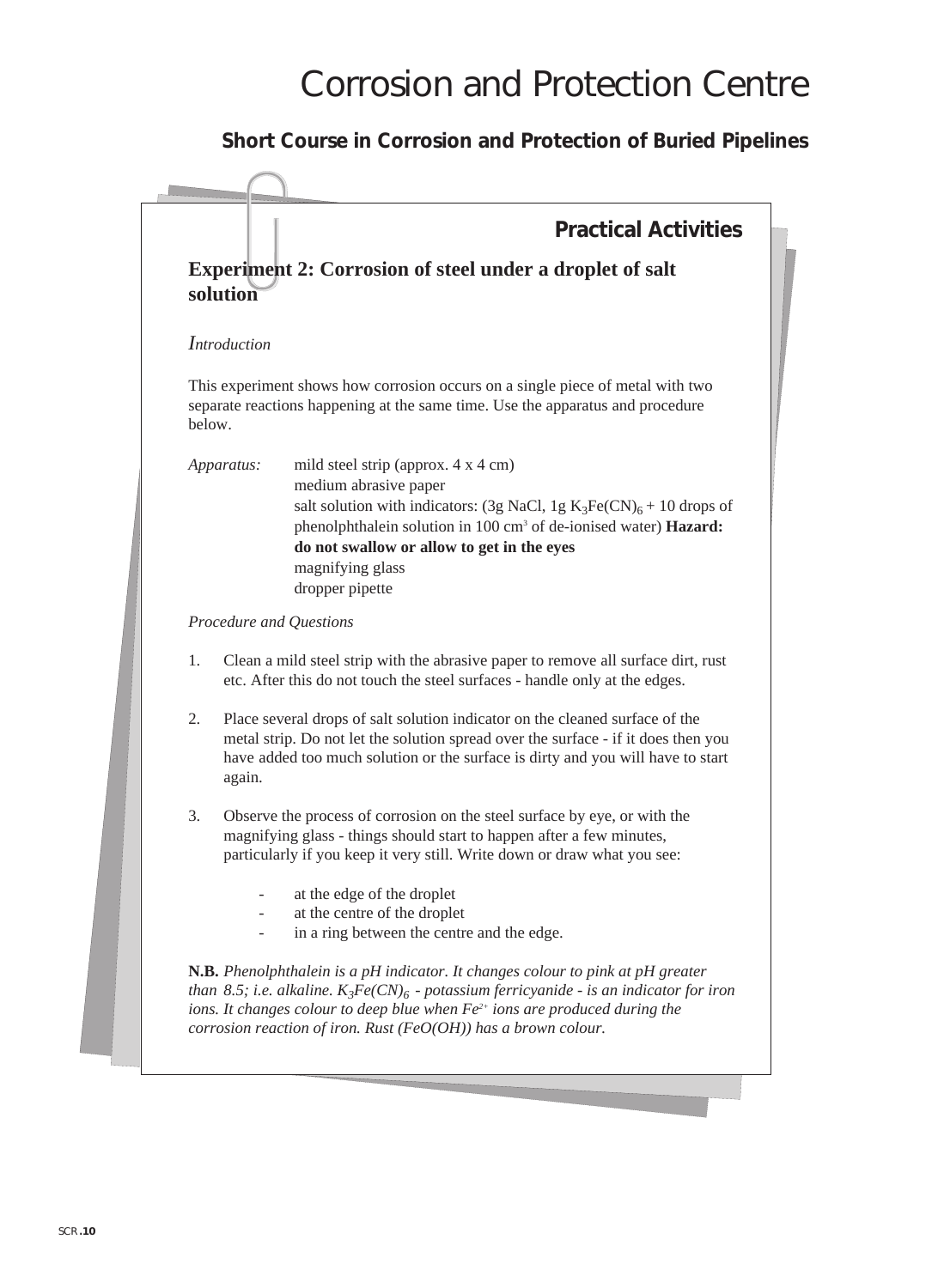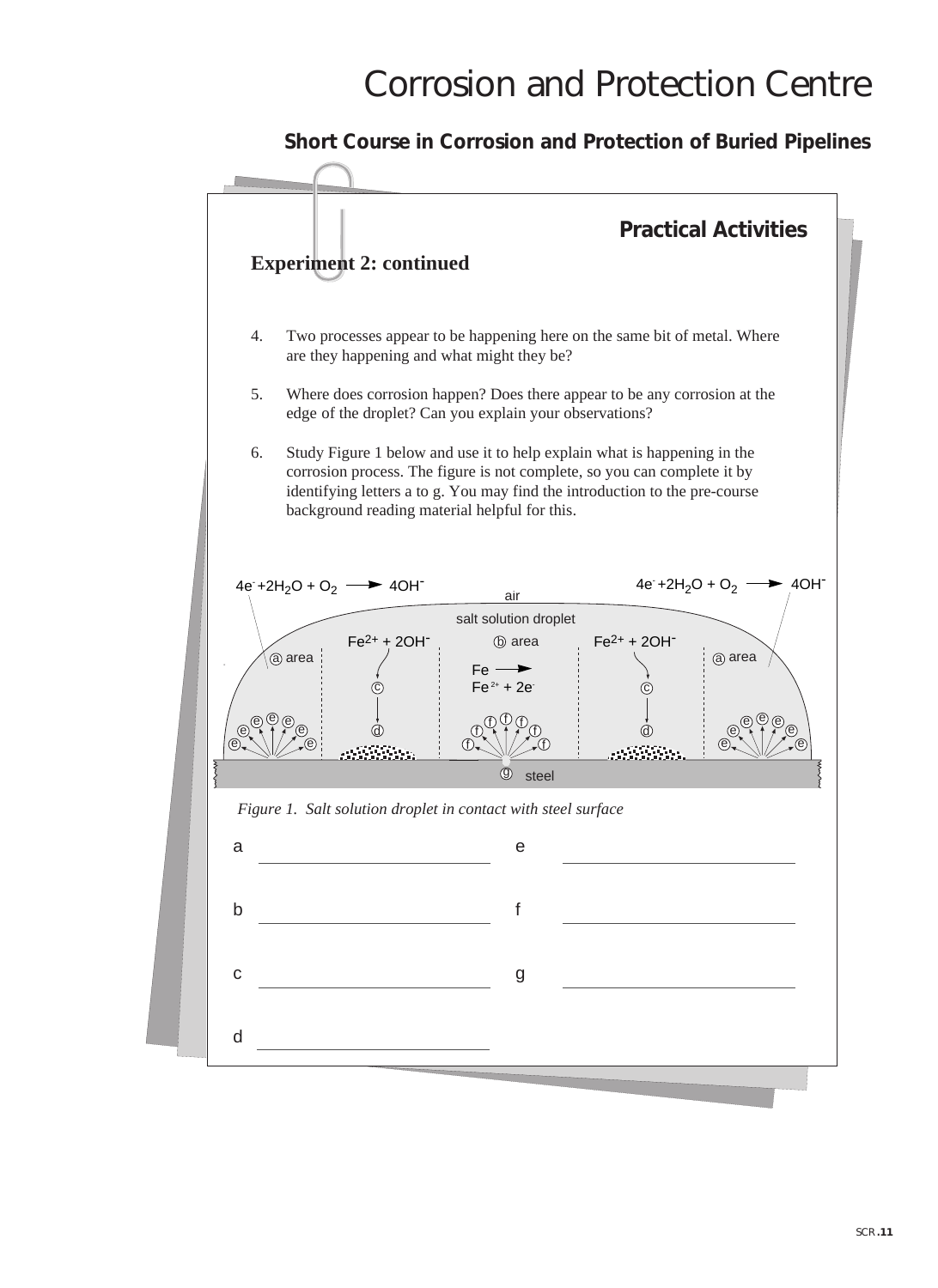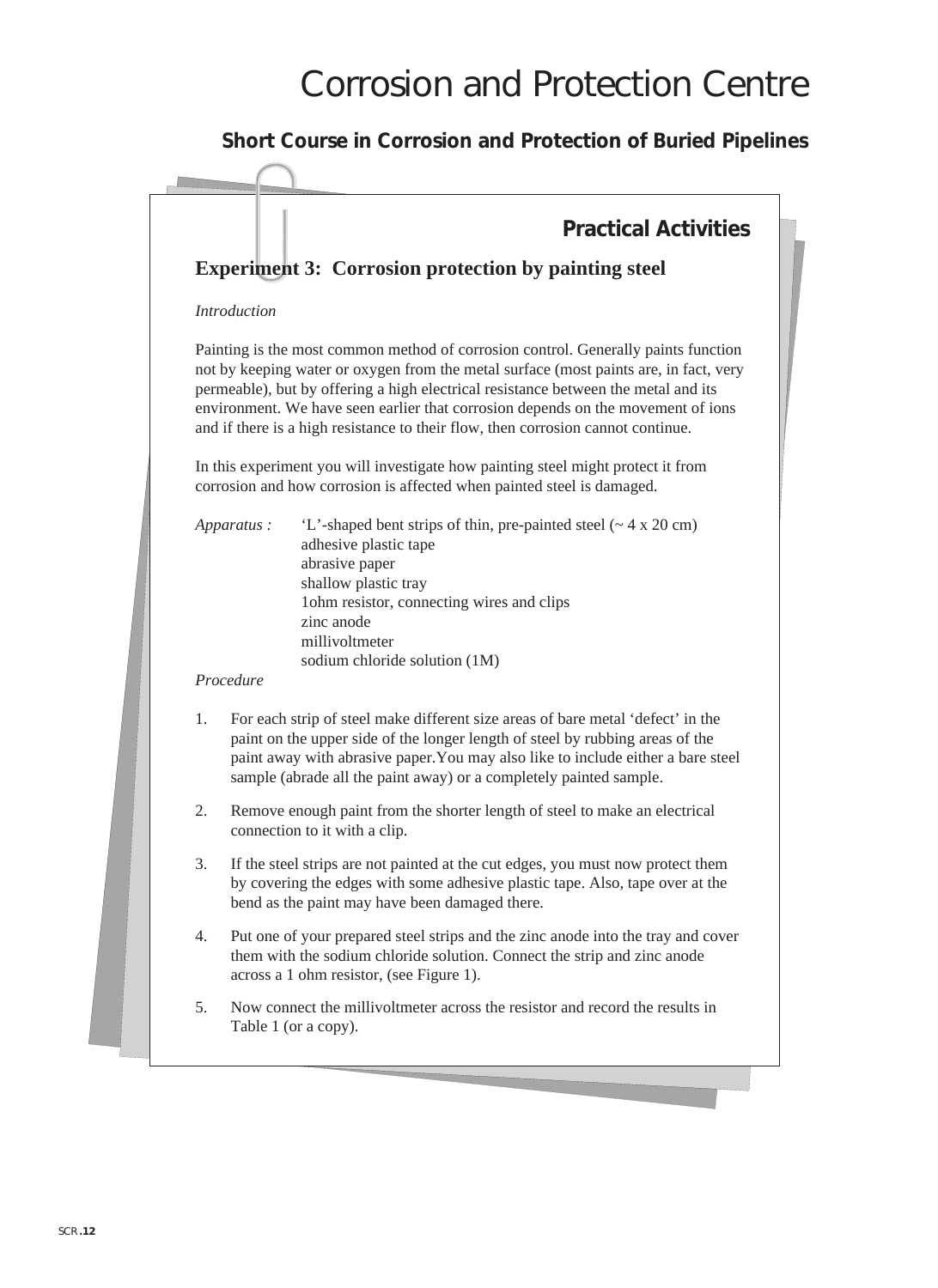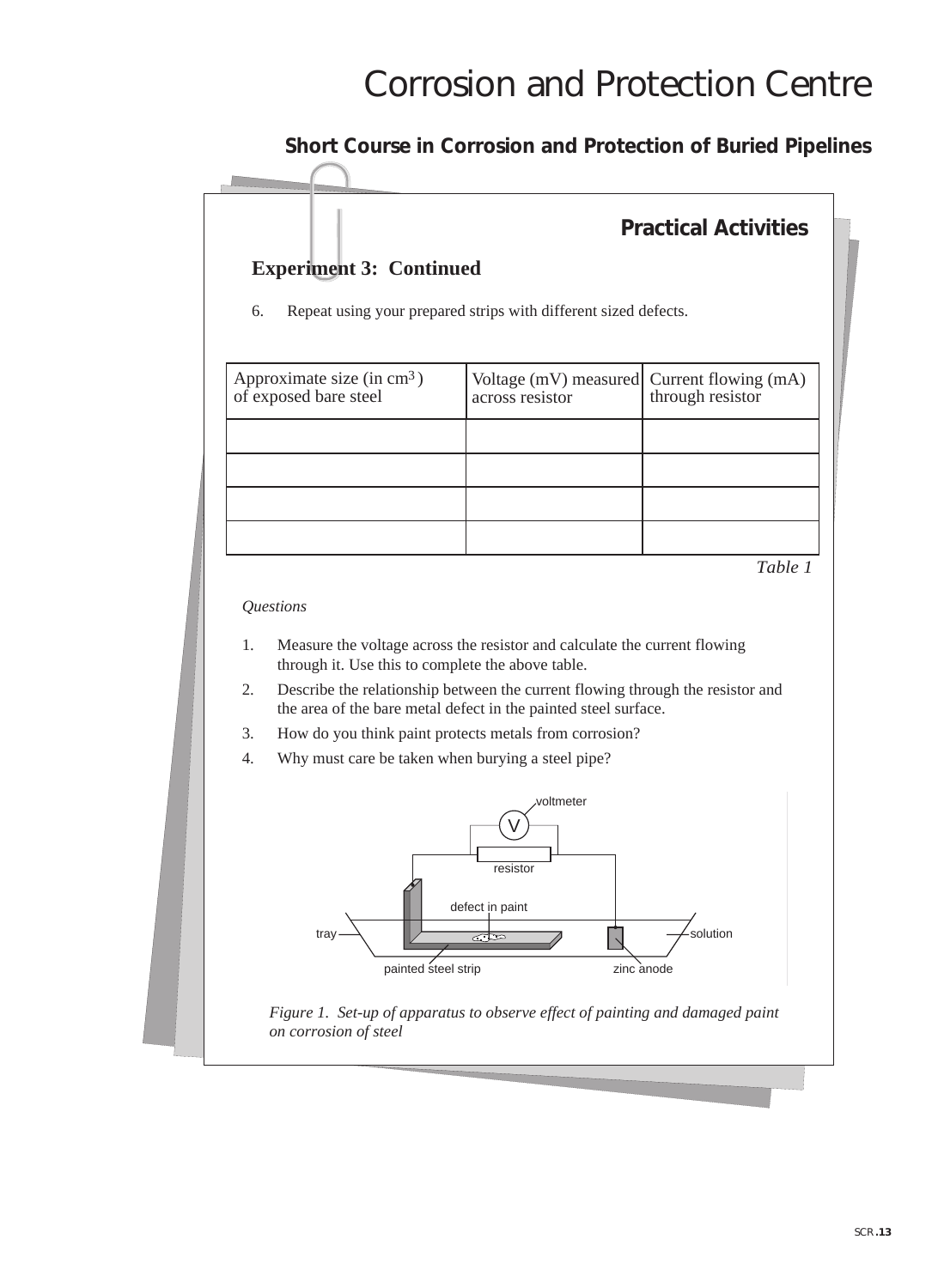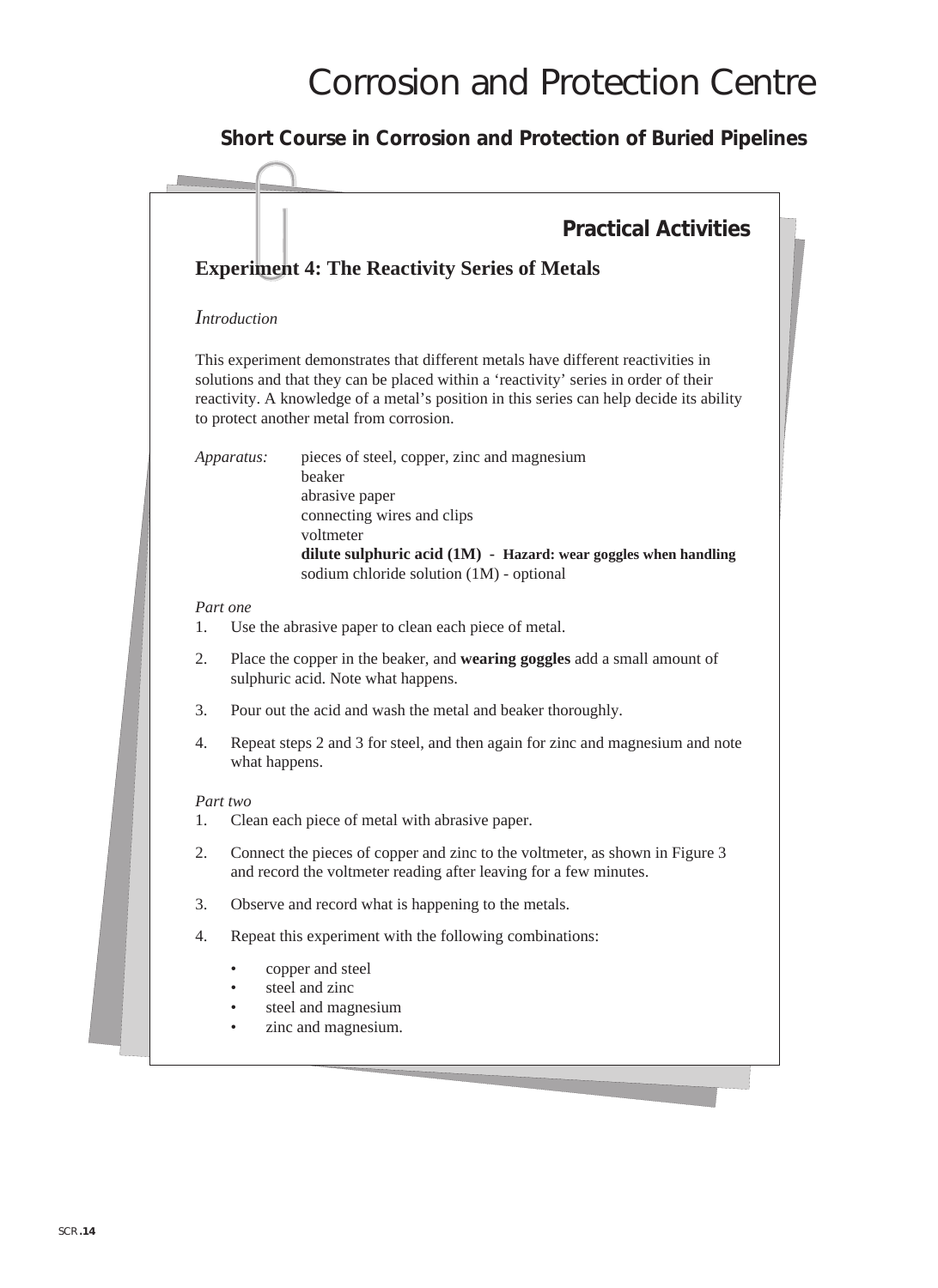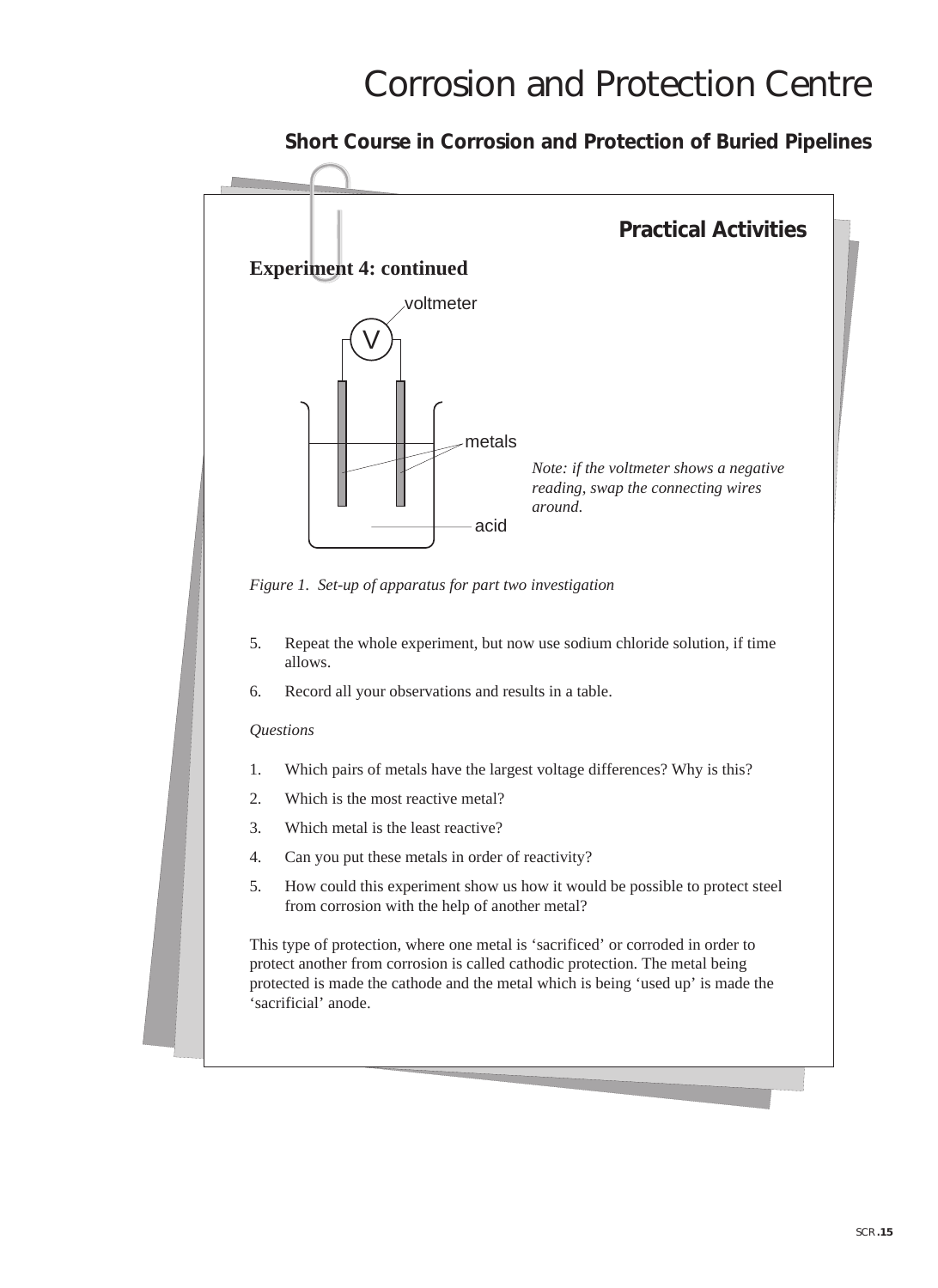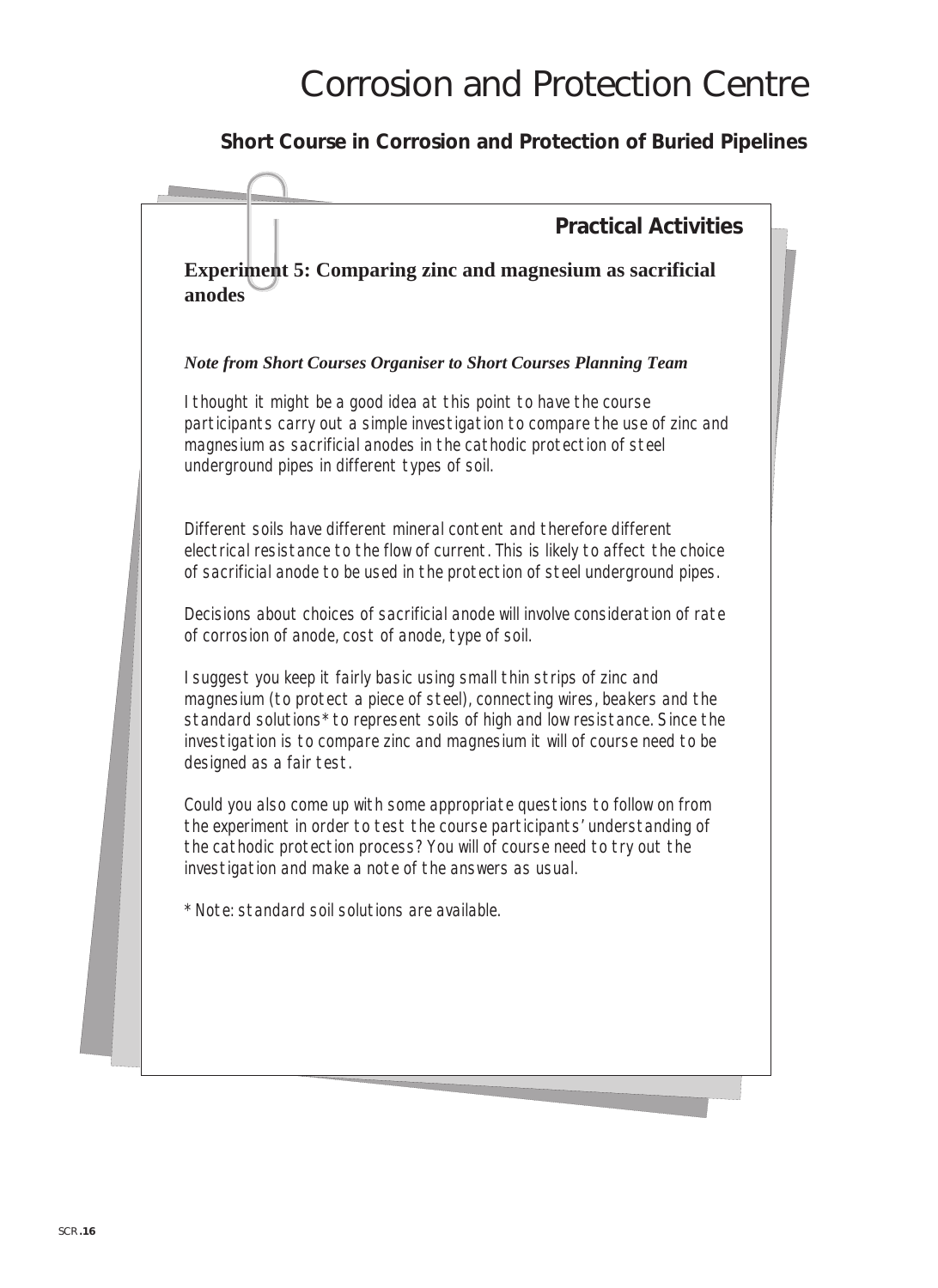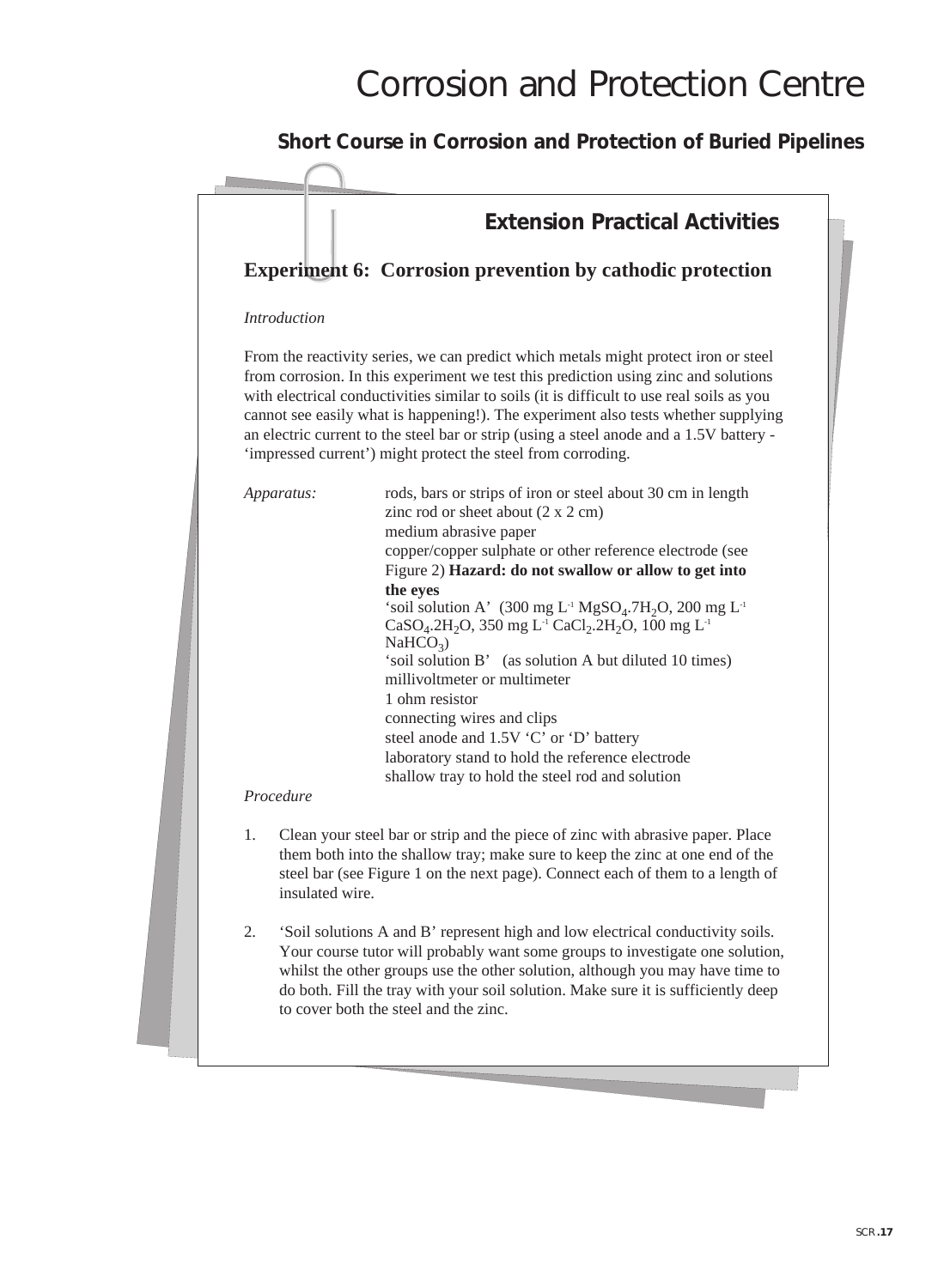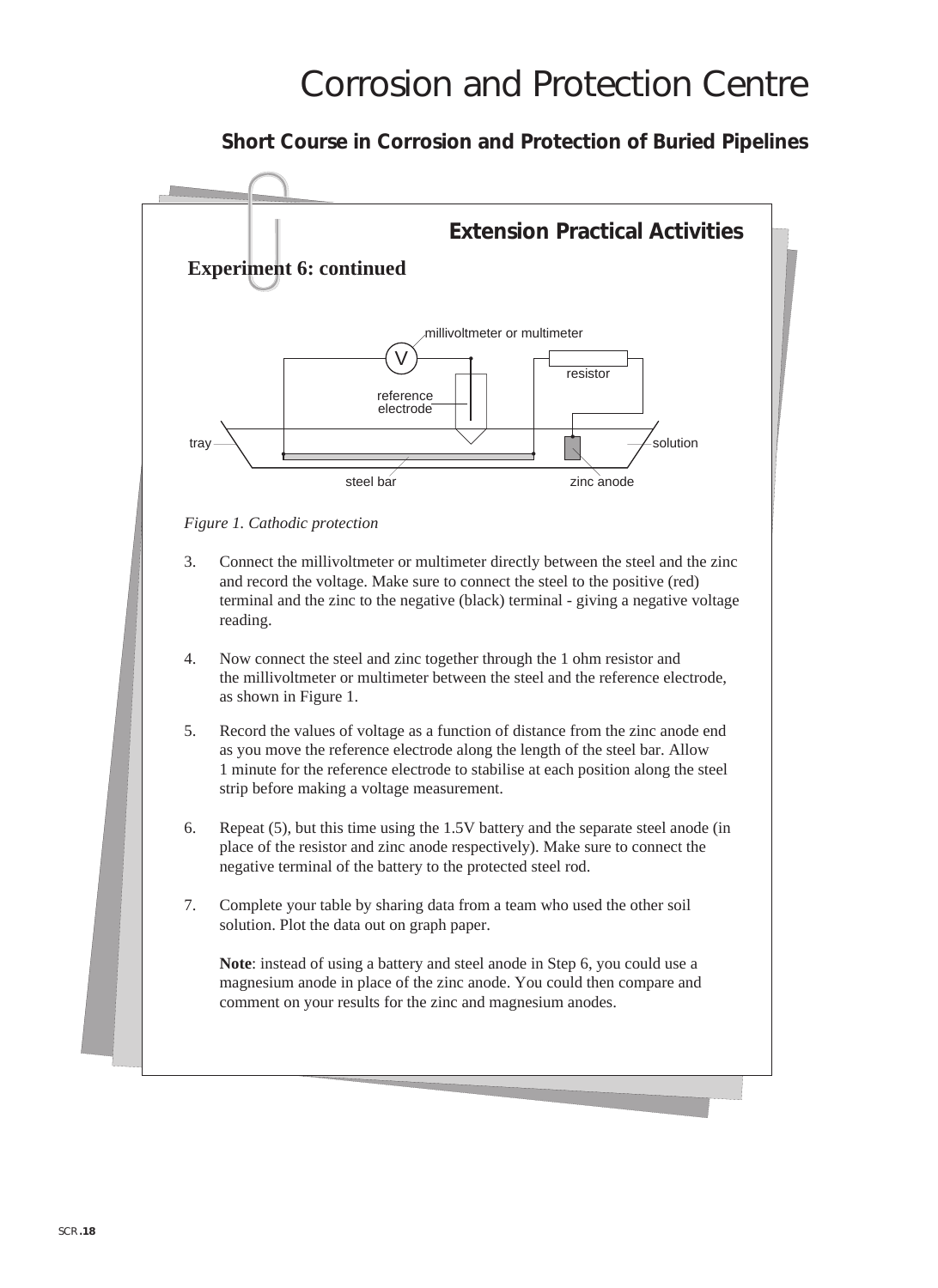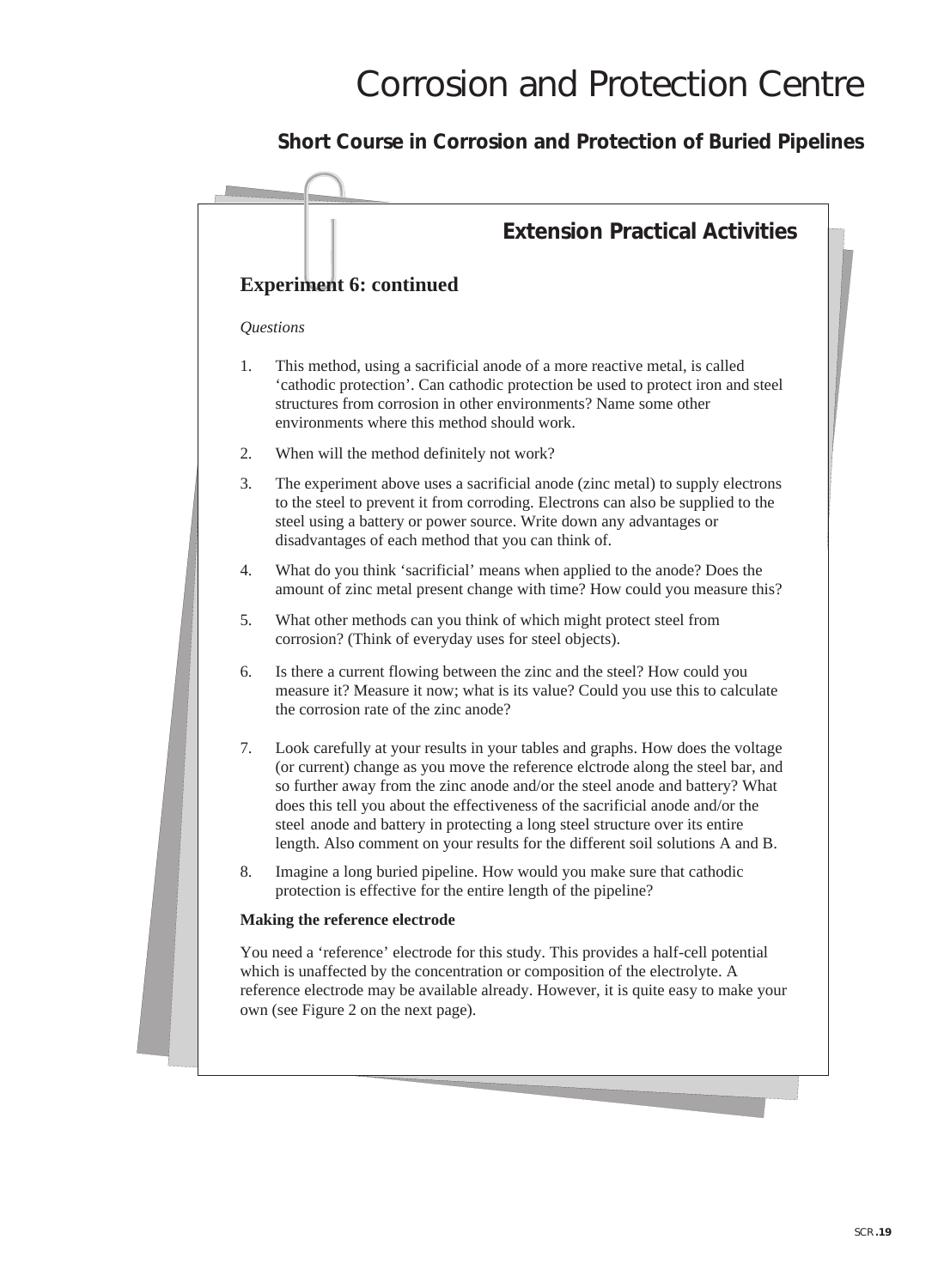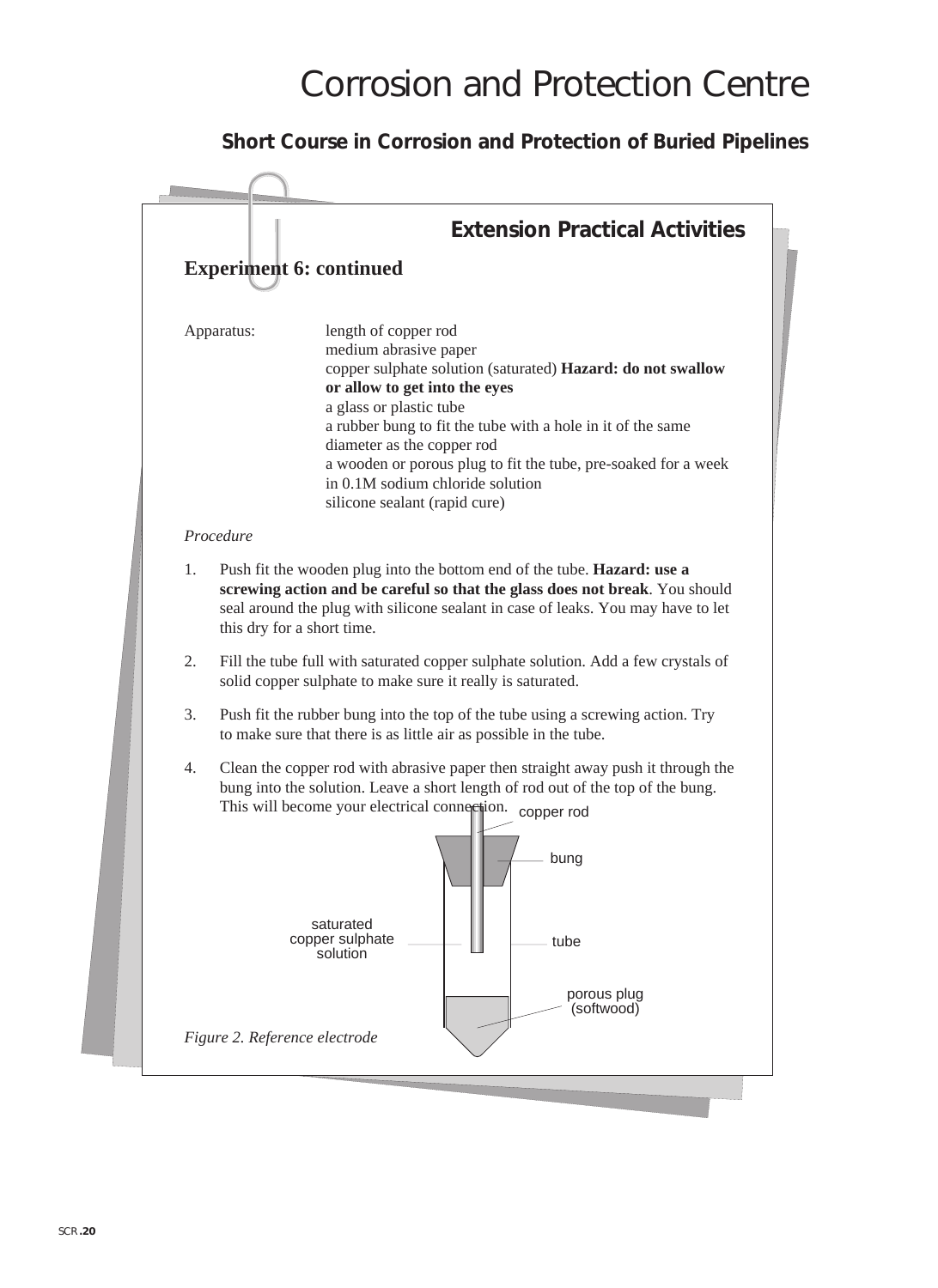|    | <b>Extension Practical Activities</b>                                                                                                                                                                                                                                                                                                    |
|----|------------------------------------------------------------------------------------------------------------------------------------------------------------------------------------------------------------------------------------------------------------------------------------------------------------------------------------------|
|    | <b>Experiment 7: Corrosion monitoring of buried structures</b>                                                                                                                                                                                                                                                                           |
|    | <i>Introduction</i>                                                                                                                                                                                                                                                                                                                      |
|    |                                                                                                                                                                                                                                                                                                                                          |
|    | We often need to know whether the paint on a buried pipe, or the cathodic protection<br>system, is still working. Of course, we could do this by digging the pipe up but it<br>would be very expensive! In this experiment we will investigate whether it is<br>possible to monitor the condition of a buried structure at ground level. |
|    | strips of thin pre-painted steel (approx. 4 x 10 cm)<br>Apparatus:<br>adhesive plastic tape                                                                                                                                                                                                                                              |
|    | abrasive paper                                                                                                                                                                                                                                                                                                                           |
|    | deep tank (eg. a fish tank)                                                                                                                                                                                                                                                                                                              |
|    | reference electrode (eg copper/copper sulphate) Hazard: do                                                                                                                                                                                                                                                                               |
|    | not swallow or allow to get into the eyes<br>1 ohm resistor, connecting wires and clips                                                                                                                                                                                                                                                  |
|    | zinc anode, or steel anode and 1.5V battery                                                                                                                                                                                                                                                                                              |
|    | millivoltmeter or multimeter                                                                                                                                                                                                                                                                                                             |
|    | washed, damp builder's sand                                                                                                                                                                                                                                                                                                              |
|    | backfill mixture                                                                                                                                                                                                                                                                                                                         |
|    | <i>Procedure</i> (see also Experiment 3)                                                                                                                                                                                                                                                                                                 |
| 1. | Prepare a steel strip by making a 'defect' in the paint on one side of the strip.<br>The bare metal should be approximately 1 cm <sup>2</sup> in area.                                                                                                                                                                                   |
| 2. | Remove enough paint from one end of the strip to make an electrical<br>connection to it with a clip. Insulate this connection with plastic tape. As<br>with Experiment 3, protect the cut edges by covering them with adhesive tape.                                                                                                     |
| 3. | Make a wire connection to the anode material and insulate this also.                                                                                                                                                                                                                                                                     |
| 4. | Put a layer of sand about 1 cm in thickness on the bottom of the container. Place the<br>steel strip on top of the sand.                                                                                                                                                                                                                 |
| 5. | Fill the container completely with sand, and dig out a hole in which to place the zinc<br>anode. Fill the hole with the backfill mixture and then push the zinc into it.                                                                                                                                                                 |
| 6. | Connect the zinc anode and steel strip together via the 1 ohm resistor.                                                                                                                                                                                                                                                                  |
| 7. | Connect the millivoltmeter or multimeter between the reference electrode and<br>the steel strip. Map the surface of the sand with the reference electrode, noting                                                                                                                                                                        |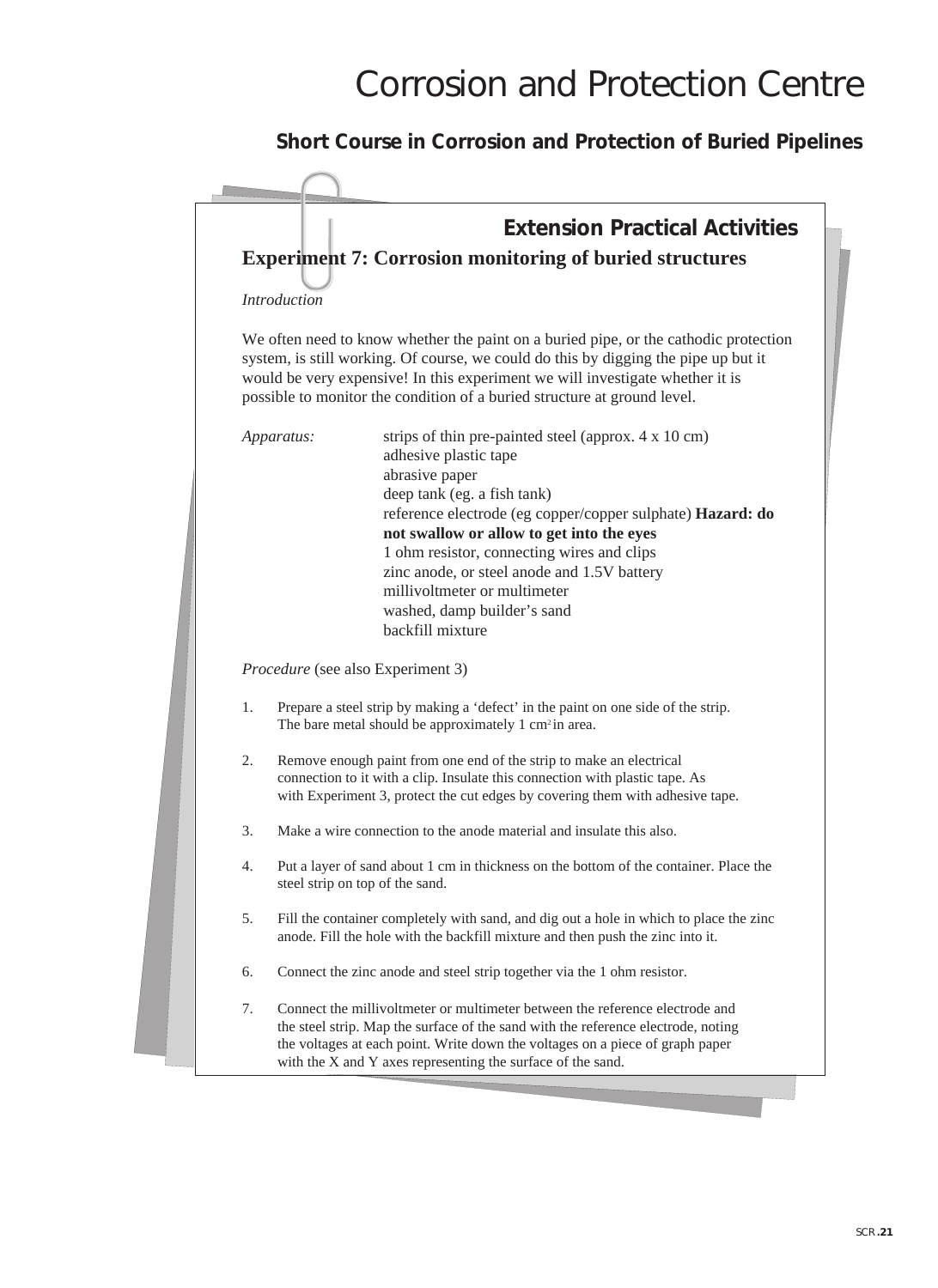